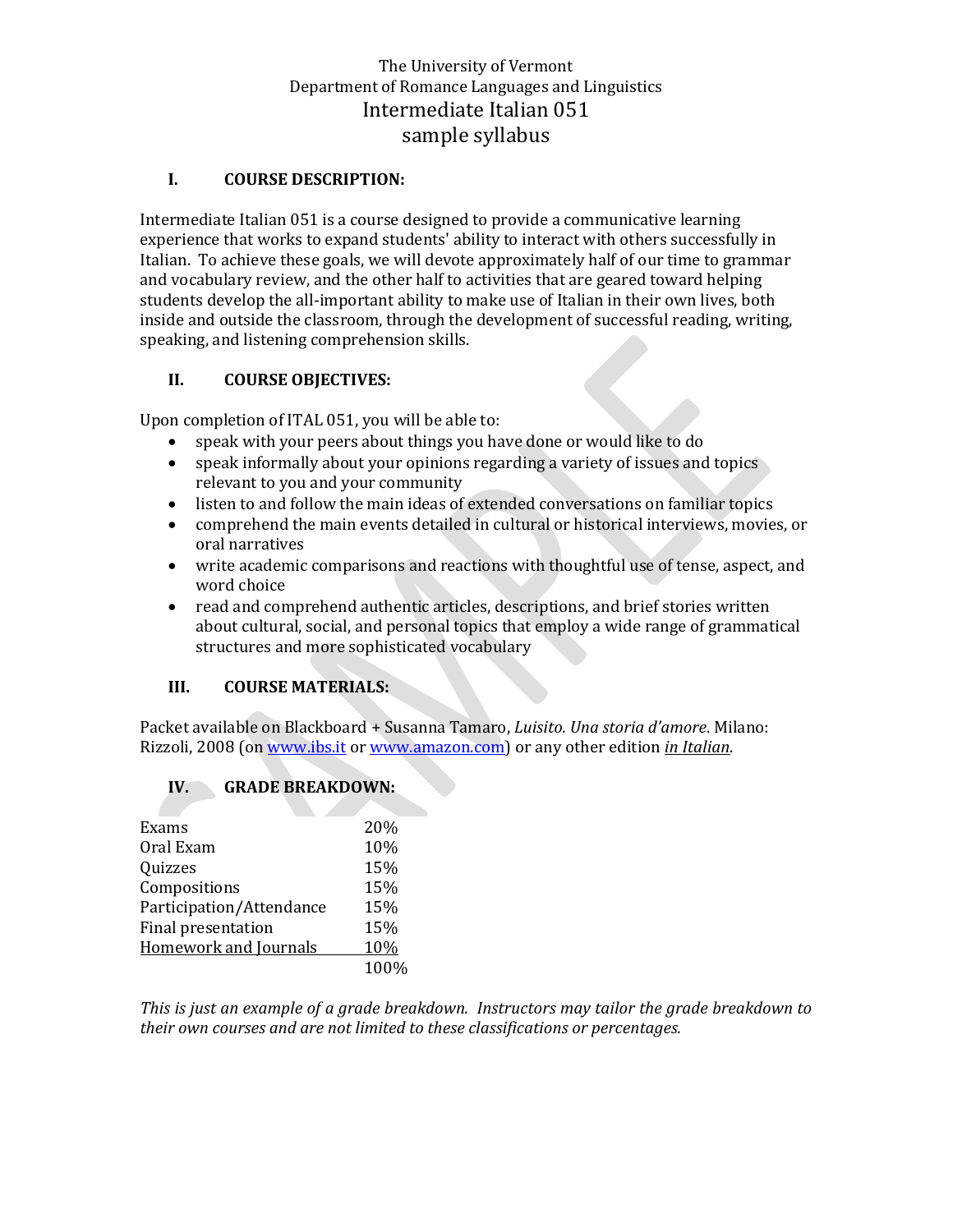# The University of Vermont Department of Romance Languages and Linguistics Intermediate Italian 051 sample syllabus

Grading scale used in all Romance Languages and Linguistics courses at UVM:

| $97\% - 100\%$ | =        | $A+$ |
|----------------|----------|------|
| 94% – 96%      | =        | A    |
| $90\% - 93\%$  | =        | А-   |
| 87% – 89%      | $\equiv$ | B+   |
| $84\% - 86\%$  | $\equiv$ | B.   |
| $80\% - 83\%$  | =        | B-   |
| $77\% - 79\%$  | $\equiv$ | C+   |
| $74\% - 76\%$  | =        | C.   |
| $70\% - 73\%$  | $=$      | ር-   |
| $67\% - 69\%$  | =        | D+   |
| $64\% - 66\%$  | $=$      | D    |
| $60\% - 63\%$  | Ξ        | D-   |
| $0\% - 59\%$   | =        | F.   |
|                |          |      |

### **I. VARIA:**

1. Academic integrity: It is plagiarism to present another's ideas or words as your own. In a foreign language classroom, this includes computer-based translations. If you have questions when preparing a composition or other graded assignment, please ask your instructor. Do not have someone else correct your writing for you before turning it in for a grade. Plagiarism is a serious academic offense, and can result in a failing grade or worse.

[\(http://www.uvm.edu/sconduct/?Page=ah.html&SM=menu-programs.html\)](http://www.uvm.edu/sconduct/?Page=ah.html&SM=menu-programs.html)

2. Student learning accommodations: In keeping with University policy, any student with a documented disability interested in utilizing accommodations should contact ACCESS, the office of Students Accessibility Services on campus [\(www.uvm.edu/access\)](http://www.uvm.edu/access).

3. Religious Holidays: Students have the right to practice the religion of their choice. If you need to miss class to observe a religious holiday, please submit the dates of your absence to your instructor in writing by the end of the second full week of classes. You will be permitted to make up work within a mutually agreed-upon time.

4. Resources for language students:

- The Language Resource Center at the University of Vermont: <http://www.uvm.edu/~uvmlrc>
- Free tutoring at the Tutoring Center: [www.uvm.edu/learnco](http://www.uvm.edu/learnco)
- Bailey Howe Library Media Collections